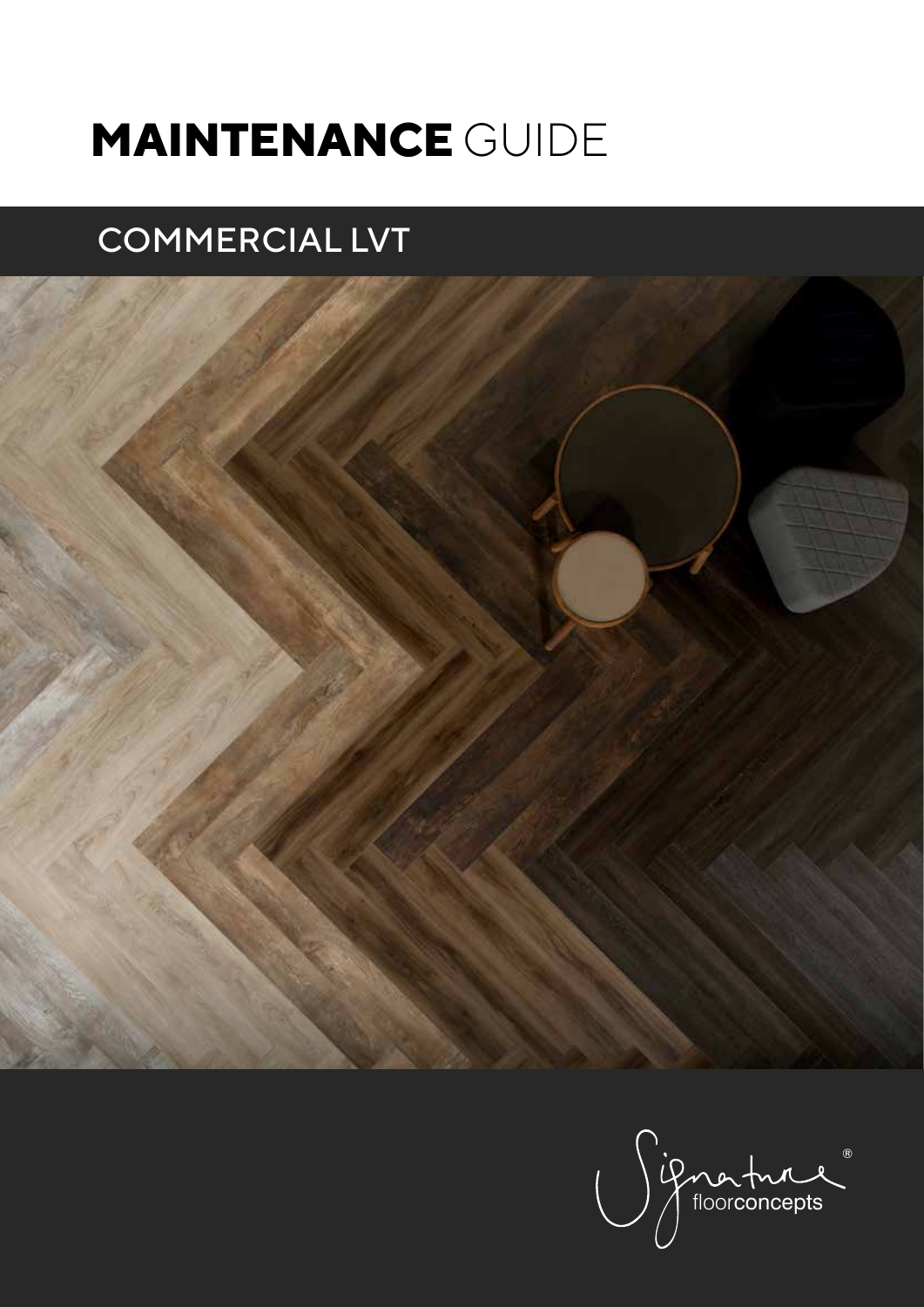## COMMERCIAL LVT *MAINTENANCE GUIDE*

Grahue

**To help keep your** *Commercial LVT* **flooring clean, there are three proper Maintenance Methods, which are as follows:**

- 1. No Polish, No Buffing Maintenance Method.
- 2. Machine Spray Buff Maintenance Method.
- 3. Polish Maintenance Method.

Choose which method is most appropriate and follow the respective Maintenance Guidelines below.

**1. No Polish, No Buffing Maintenance Method.**

#### **Preventative Maintenance:**

- When moving heavy items/objects, always lift and never slide them across the surface of your *Commercial LVT* floor. Always use strips of hard board or plywood when using furniture glides, carts, and/or dollies with wheels.
- Furniture legs should be equipped with large plastic, non-staining flat surface protectors or glides.
- We recommend that you protect *Commercial LVT* with a heavy duty protective covering such as MDF or Corflute on construction sites where other trades are active. (Never place the printed side of any material against the *Commercial LVT*).
- Never use anything abrasive to protect your *Commercial LVT* floor.
- *Caution:* Rubber-backed mats may cause permanent staining when placed directly on the *Commercial LVT*. Place walk-off mats/rugs outside the entrances to the building to capture soil particles prior to entering the environment. Use non-staining mats/rugs, inside the entrances if outside locations are not feasible.
- Some solutions contain chemicals that may permanently stain or damage flooring if not cleaned up immediately. Asphalt driveways (particularly those recently installed or re-sealed with asphalt type sealers) can cause permanent staining in high traffic areas.
- Allow adhesive and sealers to cure a minimum of 48 hours before cleaning the *Commercial LVT* floor. If this is not possible, avoid over wetting or saturating the seam areas.
- The use of detergents, abrasive cleaners or "mop and shine" products. These products may leave a residue on your floor or scratch the surface.
- Applying paste wax or solvent-based polishes.
- Use of highly abrasive scrubbing tools, pads, etc.

- Clean floors on a regular schedule (additional cleaning, when needed).
- Use a clean mop head.
- Rinse the mop head often to remove soil particles and build up.
- Replace rinse water frequently to keep it clean.

If normal maintenance incorporates the use of a low speed scrubber, the machine should be fitted with a WHITE pad (Only use darker colour pads in consultation with Signature Floors).

• Remove scuffs and any adhesive smears with a clean cloth dampened with eucalyptus oil while being careful to avoid contaminating the seam areas. Immediately clean the area using a neutral pH floor cleaner to remove any residue remaining from the eucalyptus oil.

#### **Daily Maintenance:**

Apply solution onto an area, approximately 20 square feet at a time. Use a low speed rotary (450 RPM or less) buffing machine fitted with a WHITE scrubbing pad. Work in parallel overlapping passes until the floor is clean.

- Sweep or dust with an untreated dust mop daily to remove loose soil contaminants.
- Clean up any spills immediately.
- Damp mop with a neutral pH floor cleaner using overlapping strokes.
- Rinse the mop frequently and changing the rinse water often as needed.
- Avoid over wetting the floor.
- Allow floor to dry before allowing any foot traffic on the cleaned area.

#### **Please AVOID:**

#### **Remember To:**

#### **Tips – Dealing With Spills**

Food and beverage, chemicals and other foreign matter need to be cleaned immediately to avoid staining:

- Wipe up spills with an absorbent cloth.
- Wash thoroughly with a neutral pH floor cleaner until the spill is completely clean.

## COMMERCIAL LVT *MAINTENANCE GUIDE*

- If substance is dry, gently peel it from the floor.
- Avoid sharp instruments that could scratch floor.
- Scrub area with non-abrasive cleaner.

Grature

- Rinse with clean water and allow to dry completely.
- Always follow the neutral pH cleaning instructions and comply with safety warnings.
- **2. Machine Spray Buff Maintenance Method.**

**NOTE:** All buffing type equipment must be low speed (450 RPM or less)

Follow the Preventative Maintenance and Daily Maintenance instructions listed above in the No Polish, No Buffing Maintenance Method prior to using buffing machinery:

Spray cleaning may also be used to maintain the surface appearance. Pour the manufacturers recommended mixture using a neutral pH floor cleaner into a suitable spray container.

Rinse with clean water and mop as needed to remove residue.

Do NOT continue buffing after the floor has dried as this may burnish the *Commercial LVT*.

A neutral pH floor cleaner is the recommended product to maintain the *Commercial LVT* flooring.

Signature Floors recommends following the manufactures' specific instructions for maintenance products and to comply with all safety warnings. Signature Floors does not warrant other manufacturers' maintenance products. Any claim associated with the use of another manufacturer's product will not be considered part of the Commercial warranty.

#### **3. Polish Maintenance Method.**

Prior to applying polish to a newly installed Commercial floor, it is required that the floor be thoroughly cleaned with a neutral pH floor cleaner, manufactured for use on *Commercial LVT* products.

An auto-scrubber or slow speed scrubbing machine using a tan pad or soft bristle brush can be used for cleaning.

Rinse thoroughly and allow the floor to dry fully before applying polish.

Apply two or more coats of commercial floor polish, allowing for adequate dry time between coats. The floor polish used must be manufactured for use on *Commercial LVT*products.

Please follow the commercial floor polish manufacturer's instructions carefully.

**HOW TO TREAT STAINS, SPILLS & SCUFFS**

Follow the remedies in order. Unless instructed otherwise, use a clean, white cloth or towel with products recommended for *Commercial LVT* flooring. Always rinse the affected area with clean water after treatment.

#### **The Stain or Spill**

Acids, alkalis, blood, tomato sauce, mustard, food, fruit, fruit juices, candy, cleaners, strong soaps, dye, dye markings, urine, vomit, faeces, grass, iodine, mercurochrome and rust.

#### *The Remedy*

- First, remove as much solid material as possible.
- Scrub area with full strength cleaner.
- Rub the area with a 10 to 1 dilution of water to liquid bleach.
- Rub the area with isopropyl alcohol.
- If rust stain does not respond, use lemon juice or a cream of tartar solution.

#### **The Paint & Solvent Spills**

Dry cleaning fluids, lacquer and latex paint, nail polish, solvents, oil-based paints, wood stains and varnish.

#### *The Remedy*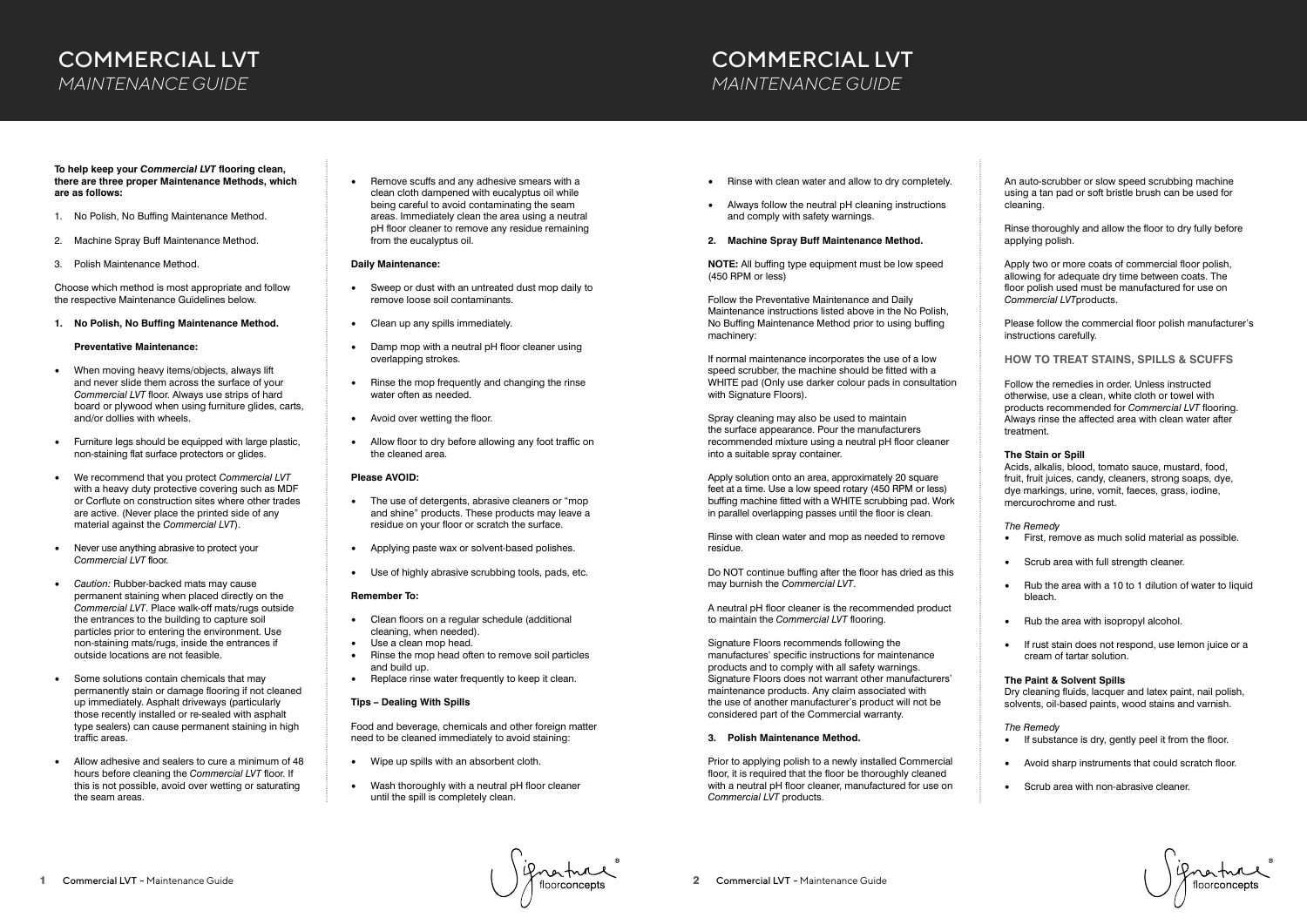## COMMERCIAL LVT *MAINTENANCE GUIDE*

• Rub lightly with odourless mineral spirits or eucalyptus oil.

**NOTE:** Do not use acetone or nail polish remover!

#### **Scuffs & Smudges**

Rubber heel marks, shoe polish, scuffs and smudges.

#### *The Remedy*

- Rub the scuff with fingertip, rubber will come right off. The friction from the rubbing will remove rubber.
- Scrub area with non-abrasive cleaner.
- Rub lightly with eucalyptus oil on a damp cloth.

if nortune